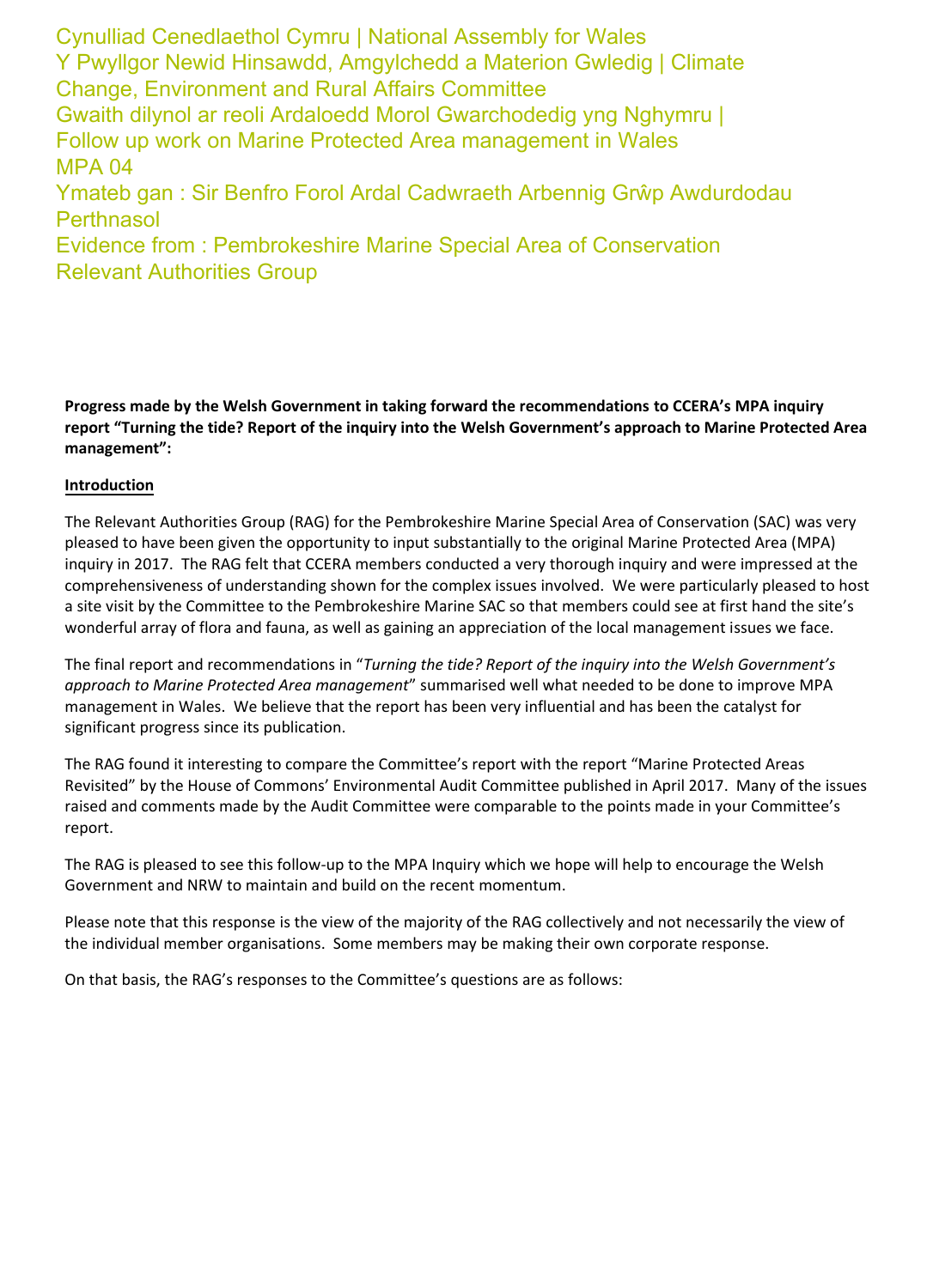### **Question 1: What progress has been made by the Welsh Government against the recommendations in the Committee's report?**

Undoubtedly Welsh Government has made much progress with *recommendation 1*, having coordinated and delivered the MPA Network Management 2018-2023 Framework and 2018-2019 Action Plan. The RAG welcomes the framework document and action plan. Much work has been done by the Wales MPA Management Steering Group (MSG), NRW in particular, on determining which actions are likely to have the biggest strategic impact and on prioritising those actions.

*Recommendation 2* put forward that Welsh Government must bring forward proposals for funding an area-based approach, with each management area having a dedicated officer. As a RAG with responsibility for managing one of these areas, this recommendation is of great interest. There does not seem to have been progress on this front since the publication of the Committee's report.

When this was originally discussed at the MPA MSG in 2015/16, the Group concluded that a 7 management-area approach was the preferred option. However, NRW and Welsh Government were of the opinion at the time that they could not fund the proposed MPA network and so further discussion on area-based funding was shelved.

From the MPA MSG minutes, 27<sup>th</sup> January 2016: "It was noted that a full time post at each of the current seven areas was the preferred option; however, a part-time post would be more practical and affordable. Group members expressed concerns over the enlargement of areas. It was suggested that when locality was lost, local authorities were less likely to support the areas."

The RAG continues to have reservations about the assumptions that underpinned the conclusion that the 7 management area approach was unaffordable. For example, it was proposed that NRW only put in the same amount towards MPA management across the whole of Wales as a single local authority or port. In the RAG's view, the Welsh Government and/or NRW should provide the lion's share of the funding, with others with an interest making contributions commensurate with their involvement. The RAG would like to see this recommendation readdressed by the MPA MSG.

*Recommendation 3* called for an increase in public awareness of MPAs and improving Welsh Government's engagement with stakeholders and the public, ensuring stakeholders are fully engaged in the development of the MPA strategy. Visit Wales' Year of the Sea provided a good platform and opportunity to do this in 2018 and increased public concern about the impact of plastics on the sea has also raised the profile of some marine conservation issues. We recognise that other work priorities (notably Brexit) impeded the ability to really progress this recommendation.

Understanding of MPAs, their purpose and benefits, still appears low amongst the general public. For example, even supportive and engaged stakeholders mistakenly assume that the Skomer Marine Conservation Zone (MCZ) (the only MCZ in Wales and a Marine Nature Reserve since 1991) is a 'no-take' zone where marine wildlife is given maximum protection. This confusion over marine conservation designations extends to Special Areas of Conservation and Special Protection Areas and seems widespread amongst the coastal communities and visitors to Pembrokeshire.

**Swyddog ACA**: Sue Burton, 5 Cedar Court, **SAC Officer**: Sue Burton, Suite 5 Cedar Court, Dociau Aberdaugleddau, Aberdaugleddau, Sir Benfro, SA73 3LS Ffon/Tel: 01646-696108 **E-bost/E-mail: sacofficer@PembrokeshireMarineSAC.org.uk**

**Cadeirydd** Sara Morris Cyngor Sir Penfro Neuadd y Sir Hwlffordd, Sir Benfro SA61 1TP

**Grwp Awdurdodau Perthnasol Relevant Authorities Group** Awdurdod Parc Cenedlaethol Arfordir Penfro Pembrokeshire Coast National Park Authority Cyfoeth Naturiol Cymru Natural Resources Wales Awdurdod Porthladd Aberdaugleddau Port of Milford Haven Gwasanaethau Goleudy Trinity House Trinity House Lighthouse Service Dwr Cymru Welsh Water

Cyngor Sir Penfro Pembrokeshire County Council

**Chair** Sara Morris Pembrokeshire County Council County Hall, Haverfordwest Pembrokeshire SA61 1TP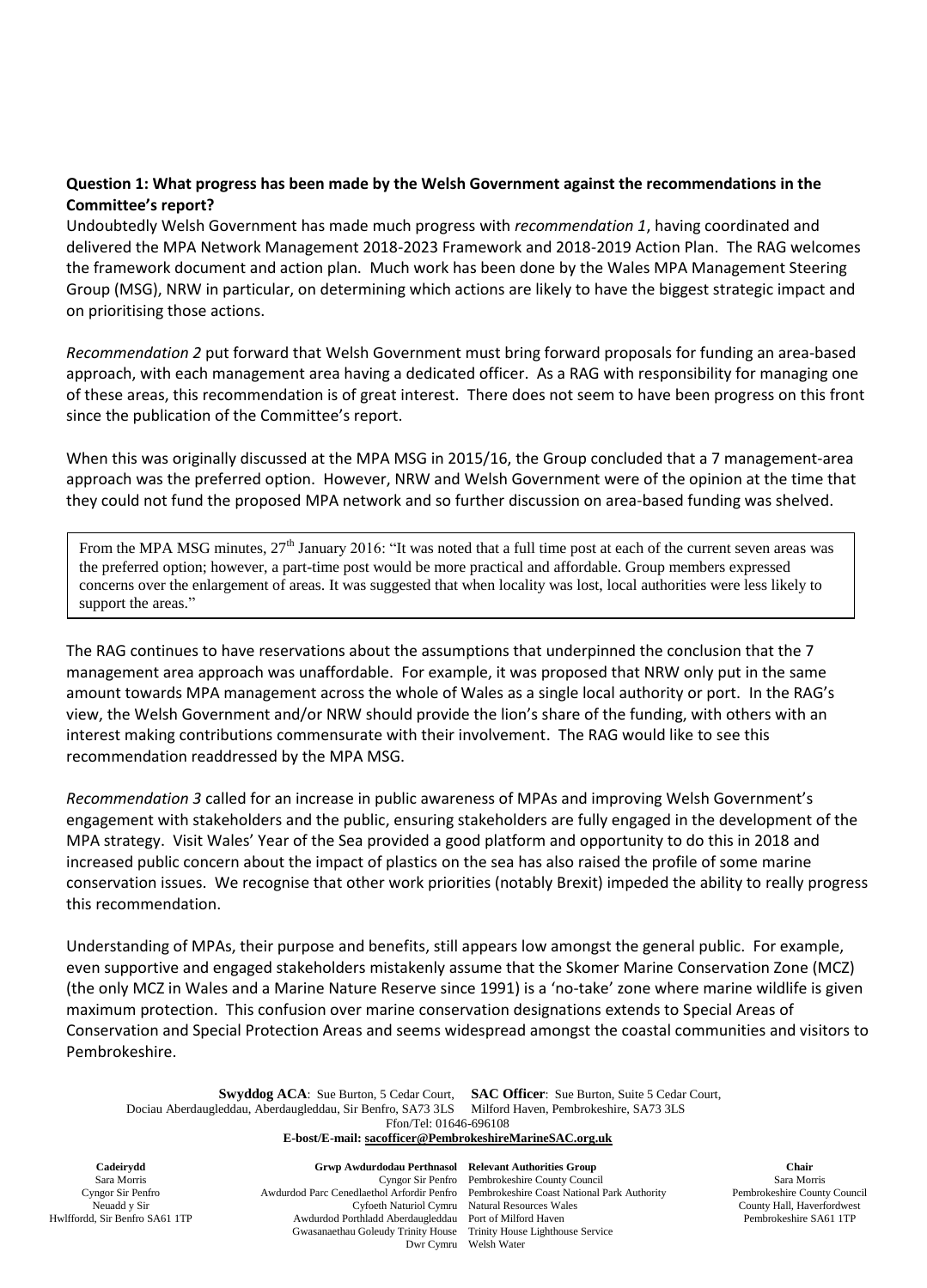The RAG is involved in trying to raise the profile of the designations, e.g. through our work with local school children and the outdoor sector, and through siting buoys restricting moorings near protected features in the Haven, but we would like the opportunity to do much more.

*Recommendation 4* was about risk-based enforcement. Since the inquiry, Welsh Government has spent £5.8m on two new fisheries enforcement vessels to effectively protect from illegal fishing activity in Welsh waters and safeguard Wales' fishing industry. We hope that the vessels' role will include ensuring that fishing activities in the MPAs are compatible with the sites' designations.

*Recommendation 5* stated that Welsh Government must ensure it has in place effective data and research for MPA management, including monitoring and surveillance and recommended the establishment of a Wales marine science partnership. The RAG wish to highlight the existence and success of the Milford Haven Waterway Environmental Surveillance Group; this model has benefitted understanding of the local environment and helped inform marine conservation for >25 years. We also wish to highlight the pioneering work at the Skomer MCZ where the NRW team stationed there are able to gain insights into marine ecological functioning, without which understanding of the impacts of human activity in the marine environment founders. This work informs wider marine management.

*Recommendation 10* considered reporting of Welsh MPA site condition and status. NRW, following the last reporting round, produced indicative Site Condition Reports in 2018, but with the next reporting round due this year, the RAG is mindful of the need for regular future reporting that is detailed enough to adequately inform site management; enable timely identification of pressures on the sites; as well as providing evidence to justify investment in improvements. We know that NRW is well aware of the importance of reporting to site management and understand that they are trying to progress this work.

This response will not go into detail with regards to the other recommendations. The RAG considers that the recommendations above are the most relevant to our work.

#### **Question 2: Has the management of Welsh seas received sufficient resource and strategic direction?**

The RAG feel that the resource provided to MPA management in Wales to date has not been sufficient to meet the tasks required for improvement.

We understand that the Welsh Government's Marine & Fisheries Department did receive more funding (around £500k we believe) in 2018 and we hope that this should be maintained in 2019. This extra funding has gone into strategic MPA work and the actions identified in the MPA MSG's 2018-2019 Action Plan: this work is essential, and so the extra funding is very welcome. However, the RAG still feel that MPA management in Wales would benefit from a two-tiered approach where more strategic actions (often regarded as "top-down") from the MSG/Welsh Government/NRW are aided by locally delivered actions ("bottom-up"). These "bottom-up" actions can be specific to sites (e.g. the visitor buoys in the Haven); or can involve piloting new approaches to assess their value or wider relevance (e.g. trialling measures to limit the impact of bait digging); or form part of a cross-site or pan-Wales initiative (e.g. developing educational packages).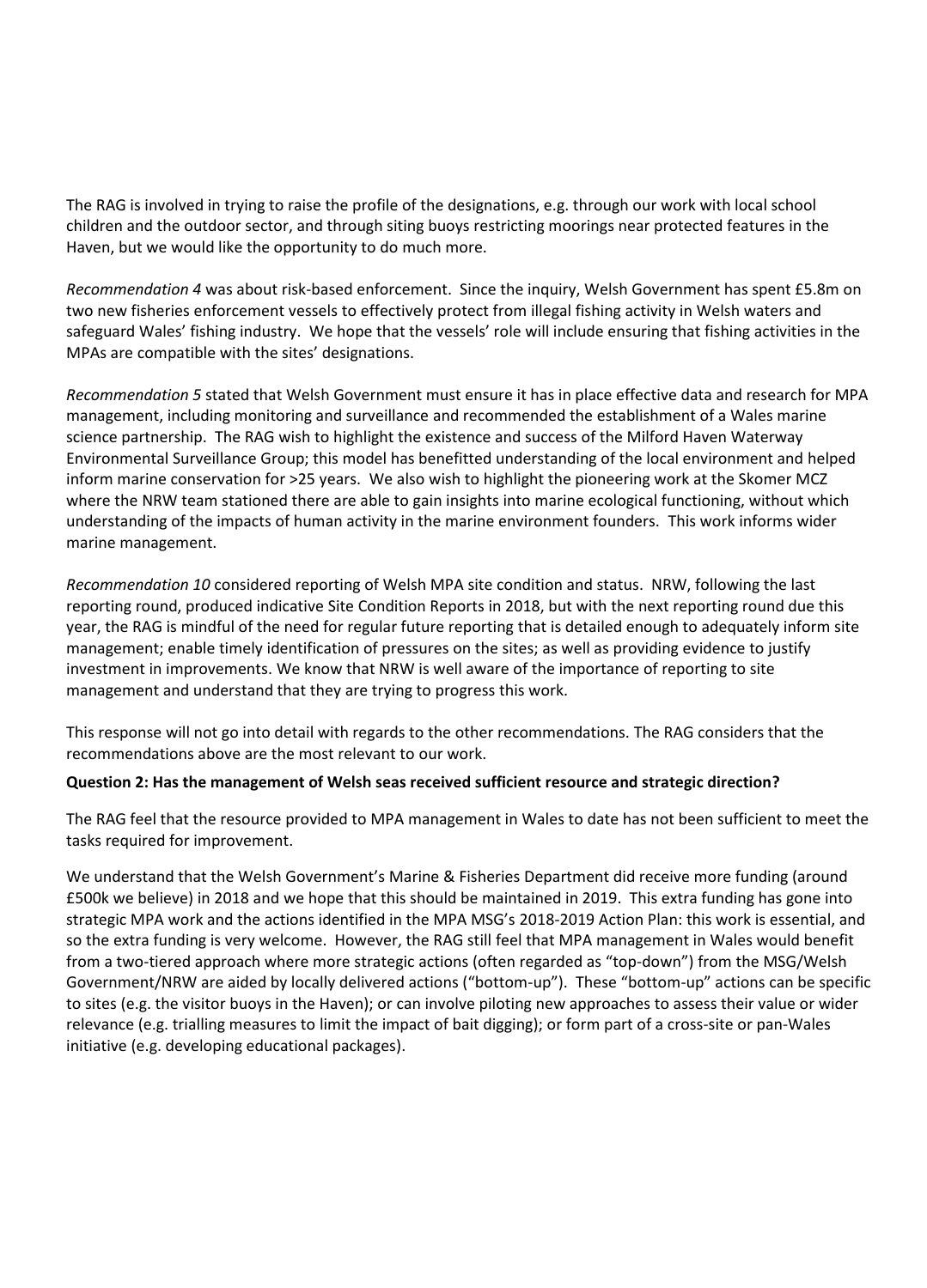It is generally recognised that management is successful only where it is supported by local goodwill and is relevant to local circumstances. RAGs, who deliver local management, would be able to achieve far more if they were better resourced. As it is, the Pembrokeshire Marine SAC RAG have been fortunate to date in being able to collectively fund a part-time SAC Officer who investigates available grants to pursue SAC-related management implementation.

In the marine environment, a multi-sectoral approach is needed to deliver successful management implementation. It follows that the costs for MPA management should also be shared. This goes back to the argument that funding contributions should perhaps be proportionate to management authority jurisdiction and associated powers. Welsh Government and NRW have very wide and substantial spatial (national across ALL MPAs) jurisdiction, as well as having the lead conservation and activity management responsibilities. They also have the relevant regulatory powers and functions.

Unless these national management authorities lead by example in terms of their financial investment in the RAGs it is unreasonable to expect other authorities with more limited geographical interest or fewer management responsibilities and powers to contribute the same financial amount, far less to collectively shoulder the major burden of MPA costs.

These national management authorities used to lead by example in terms of their financial investment in the RAGs, but in recent years this has diminished or, for some RAGs, stopped altogether. During the MSG discussions in 2015/2016, European Marine Site (EMS) officers also justified the proposal that NRW pay the 'lion's share' to RAGs to aid national and cross-site collaboration by suggesting that perhaps individual EMS officers could, in addition to their site duties, undertake national work packages for individual topic areas whilst working alongside relevant staff in NRW and Welsh Government. Such work could encompass marine education/awareness, marine litter, water quality and pollution, non-natives etc. as appropriate.

A recent missed opportunity was the Enabling Natural Resources and Well-Being in Wales (ENRaW) grant scheme from Welsh Government. This specifically excluded marine work; we understand that it was wrongly assumed that marine work was 'covered' by the European Maritime and Fisheries Fund (EMFF). As a result of this exclusion some excellent land-sea joint working proposals did not go forward that would have given current nature partnership and RAG staff the opportunity to better collaborate and deliver biodiversity benefits across the environment as a whole.

ENRaW is being used as a replacement to Single Revenue Grant funding, but in reality it does not enable the same support. In Pembrokeshire this has resulted in a significant reduction in the funding available to the RAG from the local authority.

The RAG is aware that the Wales Council for Voluntary Action (WCVA) has recently been successful at gaining ENRaW funding for local nature/biodiversity officers; this is excellent news for terrestrial biodiversity conservation. Whilst exact details are yet to be confirmed, it is understood that the grant will award around £2.8m over the next 3 years to support local nature partnership officers in all 22 local authority areas. There are many similarities between the work of terrestrial nature partnerships and the RAGs in the marine environment (pooling funds to make biodiversity improvements, sharing expertise across different sectors, great stakeholder engagement and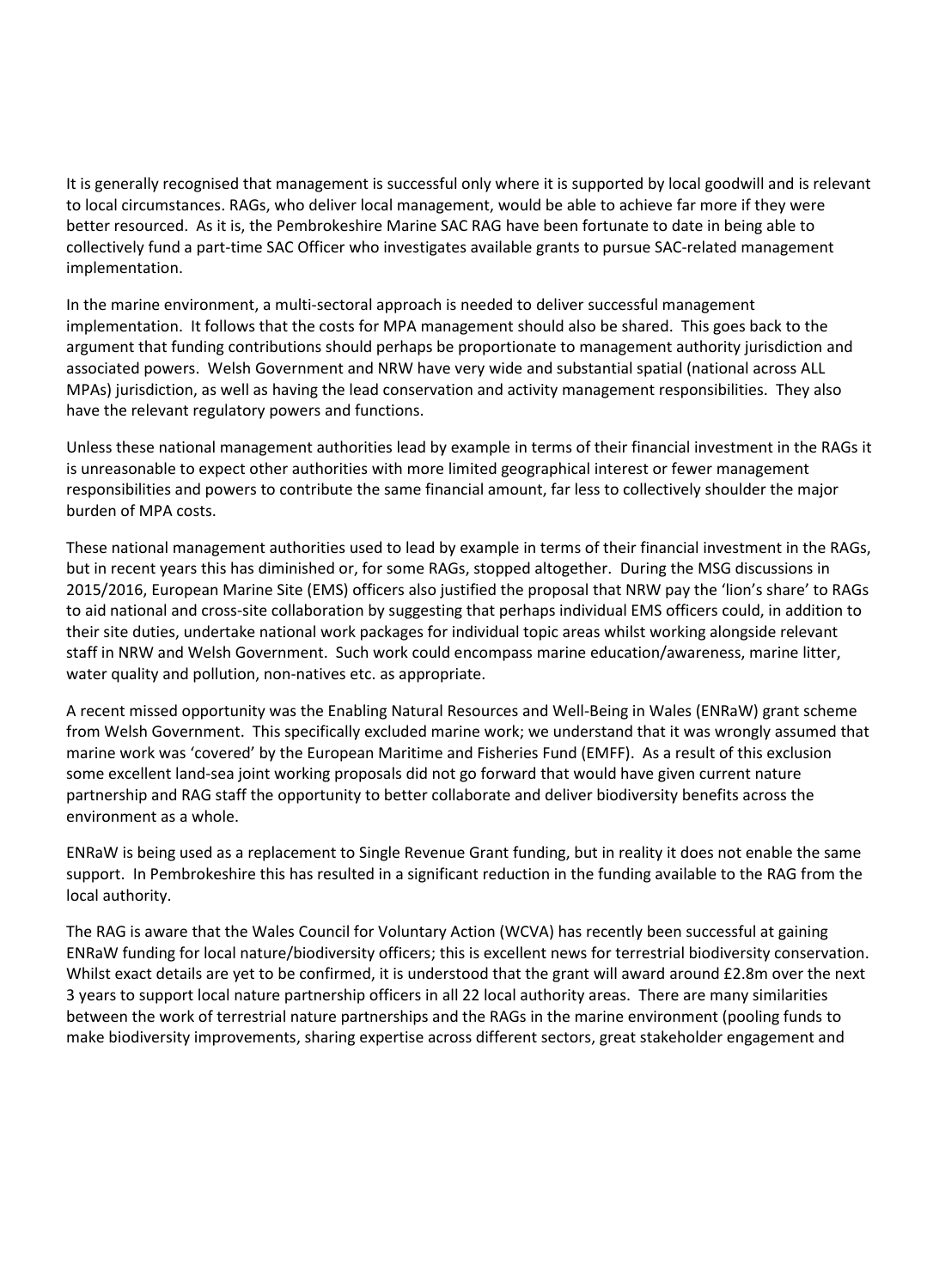awareness raising). However the biggest difference is that marine biodiversity partnerships are not given direct Welsh Government support at a local/regional level. Terrestrial biodiversity has traditionally been very much part of the Countryside and Environment Team's agenda, but the focus on marine biodiversity-related work tends to be dominated by fisheries.

Since 2013, the Welsh Fishing Association (WFA) has received close to £1m in funding directly from Welsh Government (a total of £946,715 with another £65,474 this financial year). In 2018-19 alone, Welsh Government provided the WFA with £201,732. The WFA facilitates liaison with stakeholders in the fishing industry and provides advice to Welsh Government and the RAG acknowledges the value of its role. However, we would argue that the RAGs similarly are well placed to liaise with multi-sectoral stakeholders and pass on information and advice to Welsh Government. Marine biodiversity, unlike fishing, is not so easy to 'represent' but industries such as tourism and recreation (as well as fishing) rely heavily on it.

There is a vast practical difference between guaranteed core funding you can rely on, and competitive grant funding you cannot predict with any certainty, and which is not intended to be used for ongoing work. If areabased MPA officers were guaranteed modest but adequate core funding this would aid local site management delivery (enabling stakeholder liaison, data gathering etc.) as well as enabling those officers to chase additional funding to deliver specific projects to improve site condition. Whilst funding for projects is very useful it does not necessarily allow progress with priority actions. Priority actions on sites do not always require a lot of funding resource but they do require staffing resource. Another disadvantage of reliance on "one-off" project work and grant funding is that there is often limited time to share best practice and information. The competitive nature of grants also reduces collaboration and results in silo working and duplication of effort.

Area-based MPA officers can help to deliver management improvements that benefit, not just local sites, but the MPA network as a whole. It would not require a lot of funding to support area-based MPA officers. For example, even a nominal £20,000 per site per year could make a real difference by providing some assured funding going forward. On this basis, a seven area approach would cost £140,000 per year – likely less than the cost of a new layby or access road.

#### **Question 3: How has the condition of Wales' MPA's changed?**

According to NRW's indicative site condition reports and our own observations, site features within the Pembrokeshire Marine SAC have generally not shown improvement since site designation. In fact, features (especially habitat features) are likely worse. To take one example, NRW marine monitoring staff recorded a large and rapid decline of live maerl on Wales' only remaining maerl bed in the Milford Haven Waterway; a recent video survey showed that more than 90% of the bed's live maerl had been lost. Because multiple issues are affecting feature condition, and because improvements can take time to manifest, any management efforts need to be planned, supported and evaluated over the long term.

# **Question 4: Does Welsh Government's MPA Network Management 2018-2023 Framework and 2018-2019 Action Plan address the key issues of effective management of multi-use MPAs?**

The action plan addresses many underlying issues and most actions apply to management of activities or uses across the whole MPA network. For this reason many of the actions are for NRW; it is very useful to NRW to be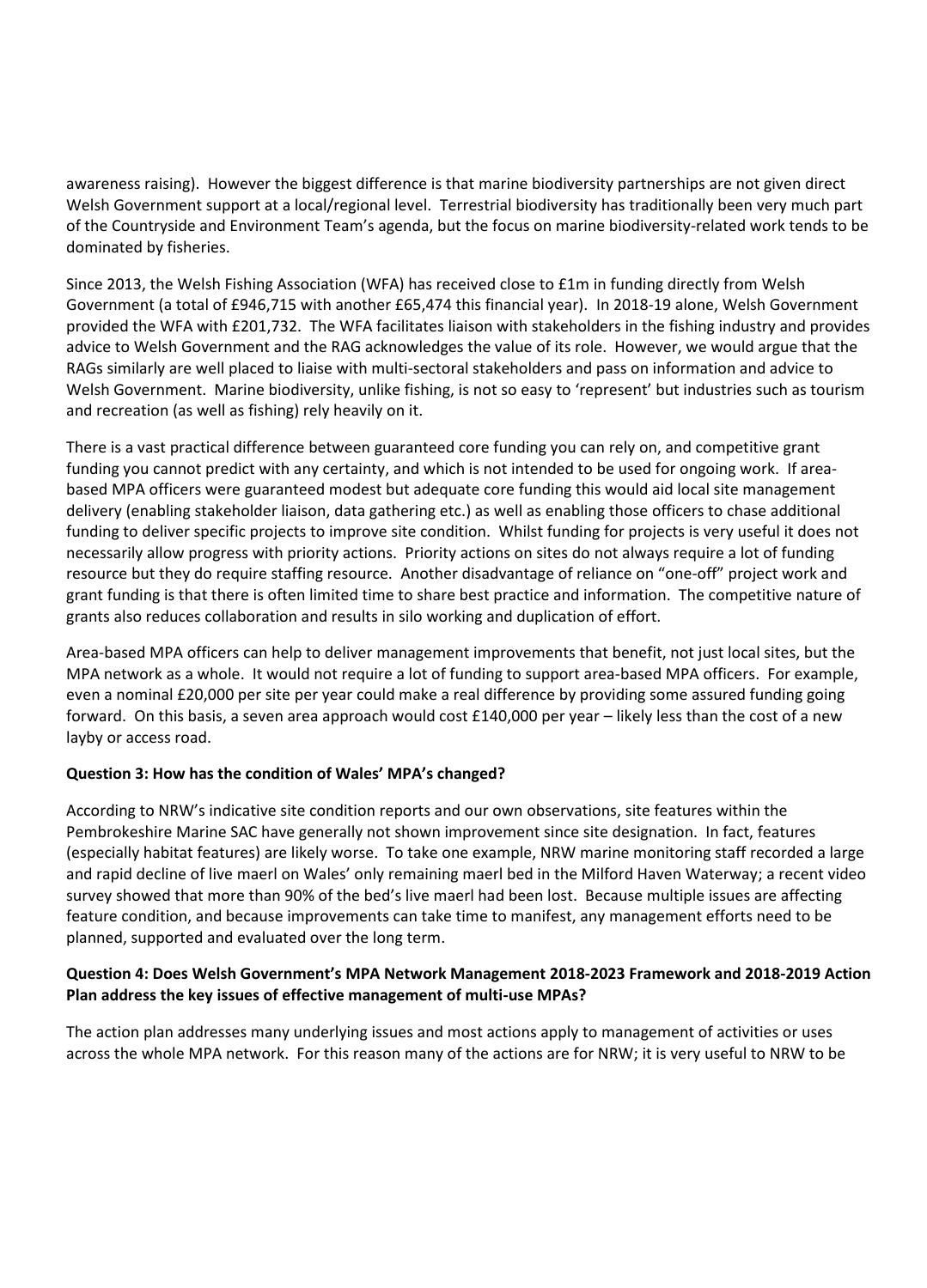able to access this additional funding to do good and essential MPA-related work. For example the action plan has supported NRW with its MPA Condition Improvement Project, including the Unlicensed Activities Project. However, most of the strategic actions supported so far are policy related or concerned with processes and data. They are not directly impacting (or immediately improving) feature condition. So although they are worthwhile, they are not resulting in short term direct site management improvements. The one main exception to this would be fisheries management, but that has been overshadowed since Brexit began. The Assessing Welsh Fishing Activities Project has completed the highest priority fisheries assessment work, but management actions as a result have yet to be fully implemented.

The plan does not comprehensively cover delivery of management action. In terms of this 'active' MPA management, NRW focuses on the effective application of planning and regulation (including of plans and projects) to secure the conservation objectives of sites and wider benefits of the network. However, many site features have been in unfavourable condition since the first reporting round to Europe in 2006. Addressing future development and regulation is essential to preventing any additional negative impacts, but it does not do enough to tackle existing issues that have already caused deterioration of sites. The Habitats Regulations are about maintaining and improving sites, undertaking restoration and avoiding deterioration. But feature assessments and 'state of' reports seem to suggest we are simply maintaining impoverished sites rather than trying to make improvements. RAGs, as well as identifying and taking preventative steps to improve local management in the future, also seek proactive management actions to deliver corrective measures where resources allow. Examples include raising awareness and changing behaviour to reduce disturbance and allow species recovery (e.g. sensitive habitat zonation, recreational management) gathering data to inform marine management (e.g. 'SWEPT' a large scale water quality citizen science project gathering data on nutrient pollution, and intertidal legislative and impact reviews) and trialling new approaches to aid marine feature improvements (e.g. the Pembrokeshire Sustainable Shellfish Initiative testing escape hatches and anti-ghost fishing methods).

# **Question 5: Does Welsh Government's MPA Network Management 2018-2023 Framework and 2018-2019 Action Plan support the management of Welsh MPAs to conserve Welsh marine biodiversity?**

For the reasons set out in our previous answers, whilst the framework and action plan are a very worthwhile step toward supporting MPA management, more time and practical effort is needed to conserve marine biodiversity.

# **Question 6: Does Welsh Government's MPA Network Management 2018-2023 Framework and 2018-2019 Action Plan take account of lessons learned from current MPA management activity in Wales (including designation, implementation and enforcement)?**

Yes, but this could be improved with greater liaison and opportunities to share knowledge and best practice, e.g. A Wales 'Coastal Futures' conference? EMS Officers routinely liaise via their informal Group of European Marine Site (GEMS) network (and UK MPA network), but when funding is necessarily dominated by project delivery and grant deadlines, the ability to proactively share information and generally communicate is unfortunately limited. This negatively impacts upon engagement with Welsh Government and national work.

Designation of itself does little or nothing to improve conservation: it is practical measures to improve site and feature condition that are key.